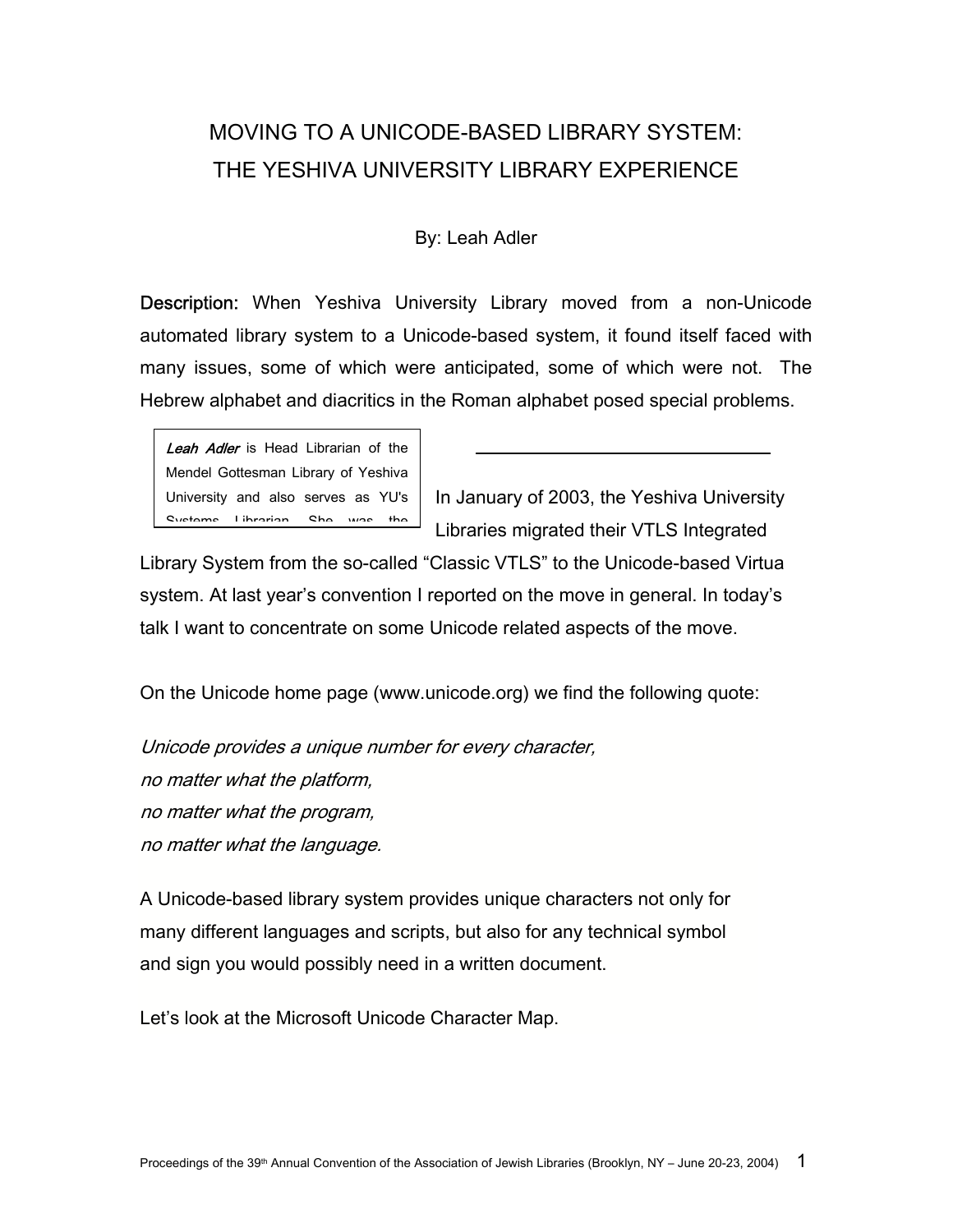(Internet Explorer -> Start -> Programs -> Accessories -> System Tools -> Character Map)

Here you see, besides the Latin characters, for example the Question Mark, the Inverted Question Mark (used in Spanish language documents), the Registered Sign and the Pound Sign, and on and on. Each character, as quoted before, has its unique number. We have stand-alone diacritics, like the Tilde, and prearranged combinations of letters with diacritical marks, like the Latin Small Letter N with Tilde.

Now think romanization of Hebrew: Besides regular Latin characters we use Latin characters combined with diacritical marks, like k with dot below, which represents the Hebrew letter Kof.

In pre-Unicode systems we had to use multiple characters in order to represent letters with diacritical marks. For the romanized Kof we used a dot followed by a k, or a squiggly bracket followed by a dot followed by a k, or we left the dot out altogether, just using a plain k, because the combination seemed too unsightly.

In a Unicode-based system, a letter with a diacritical mark is represented by one character, like k with dot below. Therefore, a system which moves from non-Unicode to Unicode based representation has to translate the multi-character combinations into single characters. A squiggly bracket followed by a dot followed by a k will become the single character k (k with dot below). This is doable.

However, there is a caveat: In many cases Unicode allows for more than one way to represent a combined character. Let's again take the k with dot below as an example and let's look at the Character Map:

(Look at Unicode Subrange – Latin, half way down). Here is the pre-combined k with dot below, number U+1E33. Another way to represent the k with dot below is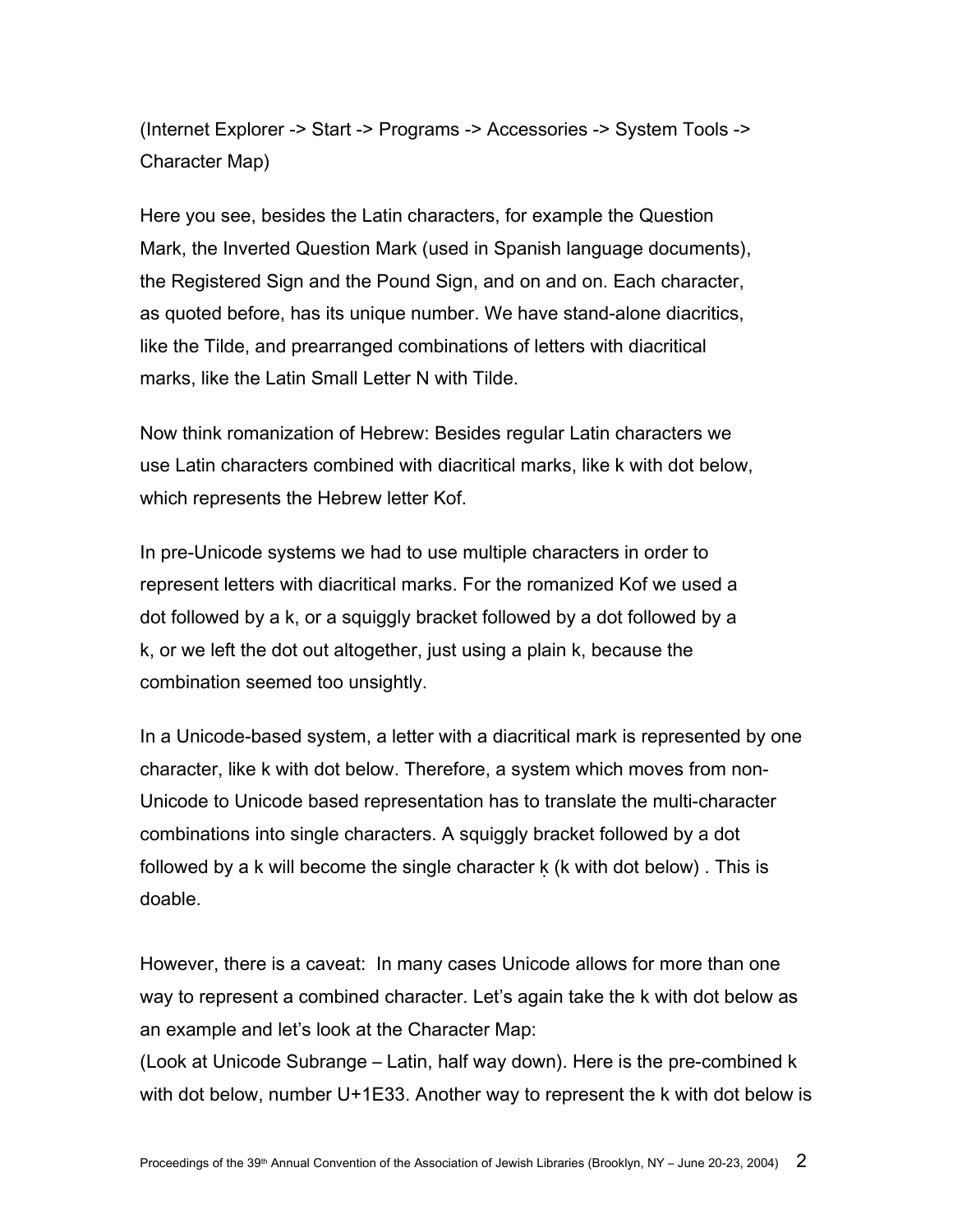to take a regular k and combine it with a combination character "dot below", which is number U+0323. These two ks with dot below are both Unicode characters, but they are not the same character; they do not have the same Unicode number, and therefore they may not cluster in your database. In order to demonstrate what I mean, I created two short records in our database, using my grandson's name in romanization. His name is Yehudah Brofsḳỵ. I entered his name once with the pre-composed k with dot below, and once with the postcomposed k with dot below. The system does not cluster the two forms of the name.

So, talk to your system's vendor before he migrates your database to a Unicodebased system. Ask him which Unicode characters he intends to use, so you will know which ones to use in the future. Tell him to make sure that your entries in the migrated database will cluster with records you will be importing from the utilities, like OCLC and RLIN. Or even better: Talk to him about having the system save different Unicode numbers which represent characters of the same visual typography (as we saw in k with dot below) in the same form. This is called "Normalization". And another point: Discuss with your vendor the best way for you to enter Unicode characters after the migration. Ask him to provide you with an easy way to enter these characters. Copying and pasting them from the character map is not an easy way.

Let's move the discussion to the Hebrew character set: (see Character Map, Unicode Subrange, Hebrew): At the top you see the המקרא טעמי, cantillation marks, or, in Unicode parlance, "Hebrew Accents". These are followed by the נקודות, vowel points, and by the Hebrew letters. You also find Hebrew letters with degeshim and other marks.

Of special interest to us are the Yiddish digraphs Double Vav, Vav-Yod, and Double Yod, as well as the Geresh and the Gershayim. Of all the many Unicode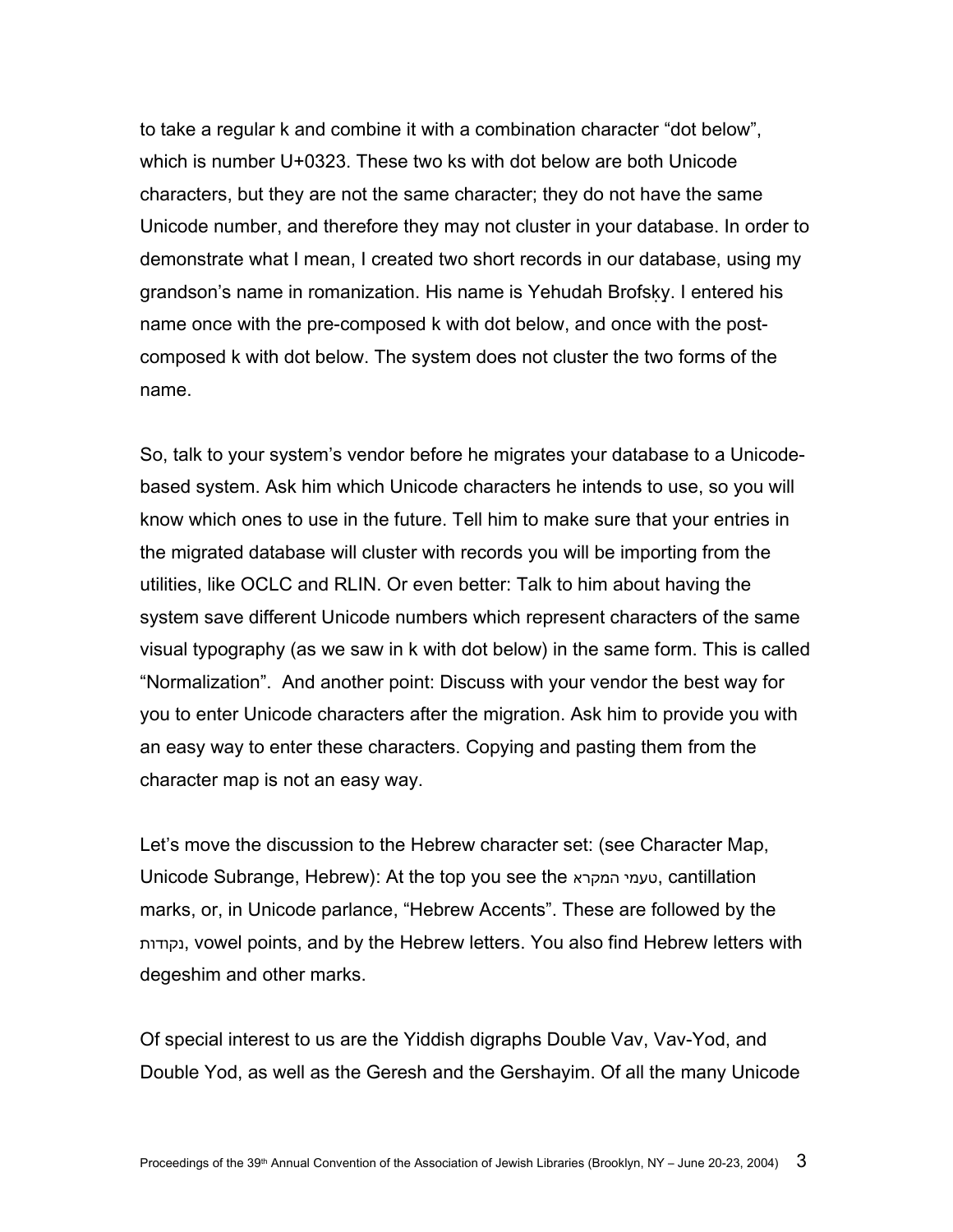characters that VTLS used when they migrated our database to Virtua, these were the ones that posed the more serious problems. You have to remember that Yeshiva was Virtua's Hebrew guinea pig, so some pitfalls were to be expected. In my presentation last year I mentioned these characters and the problems associated with them, but I hope that you don't mind if I repeat some of it today. It will hopefully help some of you when you migrate to Unicode.

## Yiddish digraphs:

Yiddish digraphs as you see them in the Character Map comprise one Unicode character each. In Classic VTLS, Yeshiva's pre-Unicode library system, Yiddish digraphs, when imported from RLIN, did not display legibly and were therefore immediately spotted and manually converted into two separate letters each. In Unicode-based Virtua, Yiddish digraphs display beautifully and are indistinguishable from two separate letters. Good news? Not necessarily. I created a short record entitled מיר ביי. In the word ביי I used the Unicode character for Yiddish Double Yod. Let's search the title in our catalog the way a user would, using the Hebrew keyboard. No מיר ביי to be found. The system does not treat the Unicode character for Yiddish Double Yod as two separate Yods and therefore does not file the Double Yod under Yod but rather at the end of the Hebrew alphabet, which in our case is the end of the Bet sequence.

## Geresh and Gershayim:

These are the Hebrew Unicode equivalents of the apostrophe and the quotation mark, which are used in words like 'ר or רמב"ם.

Look what happened in our database after we downloaded responsa, or ת"שו titles, from RLIN: We have a split ת"שו-title file! In the first file quotation marks are used in the word ת"שו, and in the second file Gershayim are used. Gershayim are not treated by Virtua as quotation marks, which causes the split file. After this presentation our staff will manually replace the Gershayim in each ת"שו heading with a quotation mark, and we will get rid of the split file.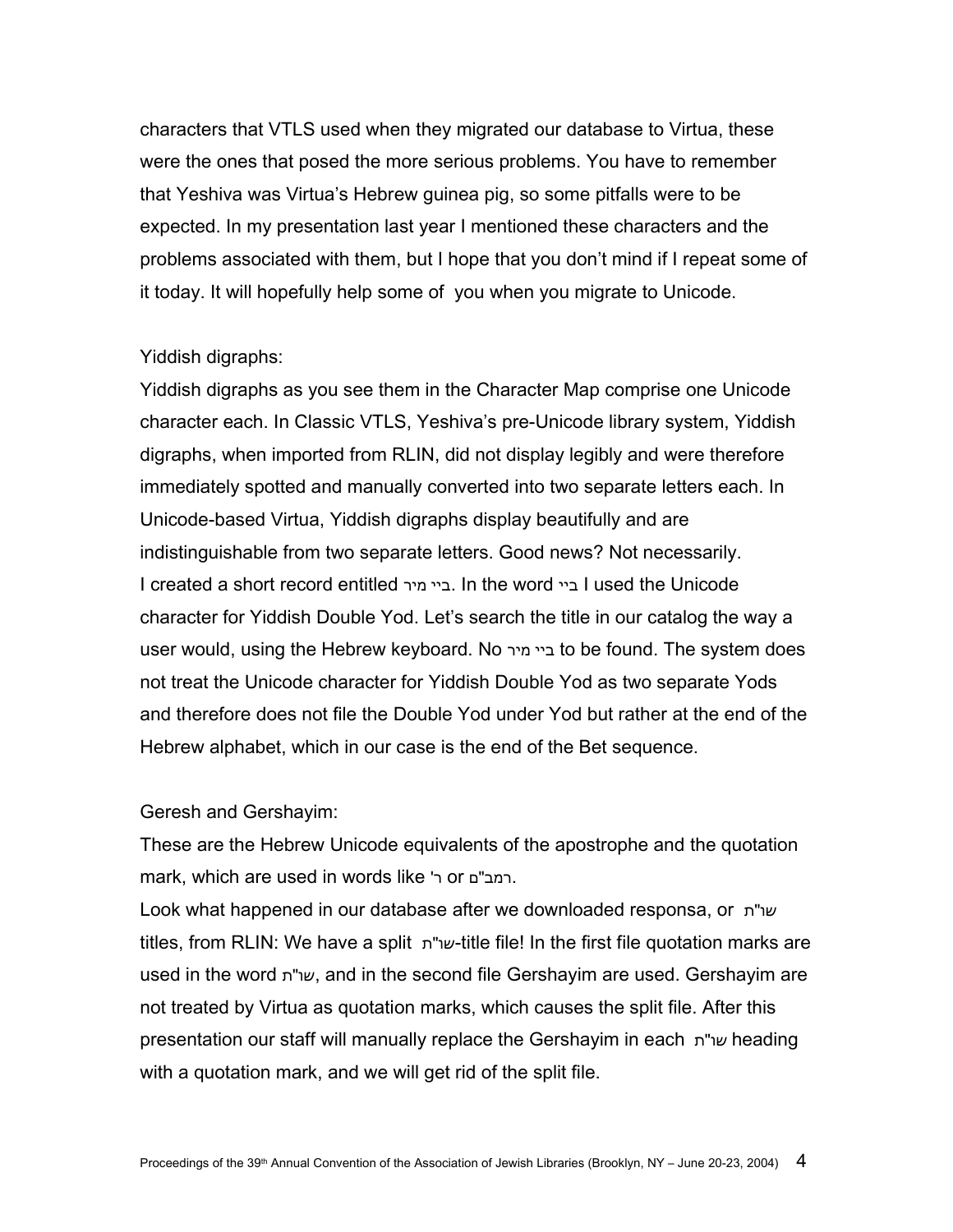We at Yeshiva have a special program going: cataloging Ladino books. Ladino, like Yiddish, is written in Hebrew characters. Ladino script does not use digraphs, but it does use very many apostrophes embedded within words. In records imported from RLIN, the character used as an apostrophe is usually the Geresh character. Again, Virtua doesn't treat Geresh as an apostrophe. Let's search for the title ואן'ז. It is not there. But when we search at the end of the ז file, we find it. Once we replace the Geresh in ואן'ז with an apostrophe, the title will file in its appropriate place.

So, before you migrate to a Unicode-based system, think of all the special Unicode characters that you may have in your database and point them out to your vendor, so that he will take them into account when he prepares your system for Unicode. And should you discover problems after migration, as in our case, it's not too late. Reprogramming and reindexing can and should be done.

VTLS is planning to reprogram Virtua in a way that will make the software treat Yiddish digraphs as if they were two separate letters, and the Geresh and Gershayim as if they were apostrophes and quotation marks. This is called "Folding".

Let me read to you a paragraph from the *Committee on Cataloging : Description* and Access, Library of Congress Liaison Report to: ALA/ALCTS/CCS/CC:DA, Annual Meeting, June 2002; Submitted by Barbara B. Tillett, LC Liaison to ALA/ALCTS/CCS/CC:DA

Normalization and folding rules. A group at LC headed by NDMSO is in the process of revising existing normalization and folding rules for Latin script based cataloging data, as well as drafting for the first time rules for other scripts including, Arabic, Chinese, Cyrillic, Greek, Hebrew, Japanese, and Korean.